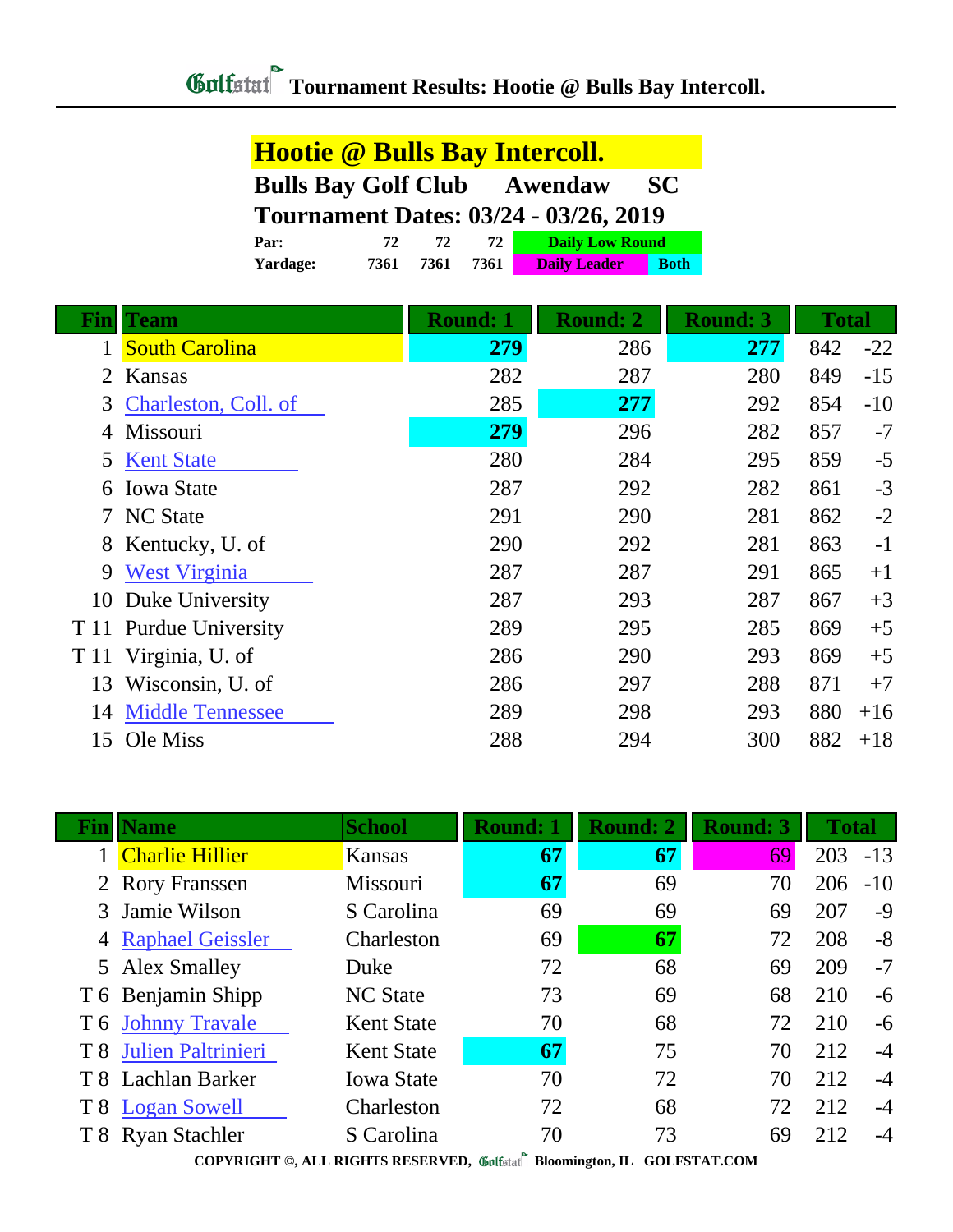| Fin  | <b>Name</b>               | <b>School</b>     | <b>Round: 1</b> | Round: 2 | <b>Round: 3</b> | <b>Total</b> |      |
|------|---------------------------|-------------------|-----------------|----------|-----------------|--------------|------|
| T 8  | <b>Tripp Kinney</b>       | <b>Iowa State</b> | 69              | 72       | 71              | 212          | $-4$ |
| T 13 | <b>Caleb Proveaux</b>     | S Carolina        | 69              | 74       | 70              | 213          | $-3$ |
| T 13 | Griffin Barela            | Wisconsin         | 69              | 75       | 69              | 213          | $-3$ |
| T 13 | <b>Matthew Sharpstene</b> | WVU               | 69              | 69       | 75              | 213          | $-3$ |
| T 16 | <b>Adrien Pendaries</b>   | Duke              | 69              | 72       | 73              | 214          | $-2$ |
| T 16 | Jamie Stewart             | Missouri          | 68              | 72       | 74              | 214          | $-2$ |
|      | T 16 Logan Perkins        | <b>WVU</b>        | 72              | 71       | 71              | 214          | $-2$ |
|      | T 16 Maximillian Mehles   | Kentucky          | 71              | 73       | 70              | 214          | $-2$ |
|      | T 16 Scott Stevens        | S Carolina        | 71              | 72       | 71              | 214          | $-2$ |
|      | T 16 Will Miles           | S Carolina        | 73              | 72       | 69              | 214          | $-2$ |
| T 22 | <b>Andrew Orischak</b>    | Virginia          | 69              | 73       | 73              | 215          | $-1$ |
|      | T 22 Andy Spencer         | <b>Kansas</b>     | 70              | 75       | 70              | 215          | $-1$ |
|      | T 22 Fred Allen Meyer     | Kentucky          | 75              | 70       | 70              | 215          | $-1$ |
| T 22 | <b>Jeff Doty</b>          | <b>Kansas</b>     | 74              | 70       | 71              | 215          | $-1$ |
| T 22 | Jordan Hahn               | Wisconsin         | 75              | 67       | 73              | 215          | $-1$ |
| T 22 | <b>Michael Sass</b>       | Charleston        | 70              | 70       | 75              | 215          | $-1$ |
| T 22 | <b>Thomas Walsh</b>       | Virginia          | 71              | 73       | 71              | 215          | $-1$ |
| T 29 | <b>Andrew Lewis</b>       | Purdue            | 72              | 74       | 70              | 216          | E    |
| T 29 | Gisli Sveinbergsson       | <b>Kent State</b> | 69              | 71       | 76              | 216          | E    |
| T 29 | <b>Marcus Byrd</b>        | M. Tenn           | 70              | 77       | 69              | 216          | E    |
| 32   | Jarle Volden              | Purdue            | 71              | 76       | 70              | 217          | $+1$ |
| 33   | Jackson Suber             | Ole Miss          | 70              | 73       | 75              | 218          | $+2$ |
|      | T 34 Ashton Poole         | Virginia          | 72              | 72       | 75              | 219          | $+3$ |
|      | T 34 Beau Briggs          | Ole Miss          | 72              | 73       | 74              | 219          | $+3$ |
|      | T 34 Cullan Brown         | Kentucky          | 73              | 75       | 71              | 219          | $+3$ |
|      | T 34 Easton Paxton        | <b>NC State</b>   | 73              | 76       | 70              | 219          | $+3$ |
|      | T 34 Etienne Papineau     | WVU               | 73              | 70       | 76              | 219          | $+3$ |
|      | T 34 Harrison Rhoades     | <b>NC</b> State   | 72              | 73       | 74              | 219          | $+3$ |
|      | T 34 Lukas Euler          | Kentucky          | 73              | 76       | 70              | 219          | $+3$ |
|      | T 34 Timmy Hildebrand     | Purdue            | 74              | 73       | 72              | 219          | $+3$ |
|      | T 42 David Morgan         | Virginia          | 74              | 72       | 74              | 220          | $+4$ |
|      | T 42 Hunter Dunagan       | Charleston        | 74              | 73       | 73              | 220          | $+4$ |
|      | T 42 Pete Kuhl            | Wisconsin         | 71              | 76       | 73              | 220          | $+4$ |
|      | T 42 Tommy Boone          | Missouri          | 74              | 79       | 67              | 220          | $+4$ |
|      | T 46 Ben Sigel            | Kansas            | 76              | 75       | 70              | 221          | $+5$ |

## **Tournament Results: Hootie @ Bulls Bay Intercoll.**

**COPYRIGHT ©, ALL RIGHTS RESERVED, Bloomington, IL GOLFSTAT.COM**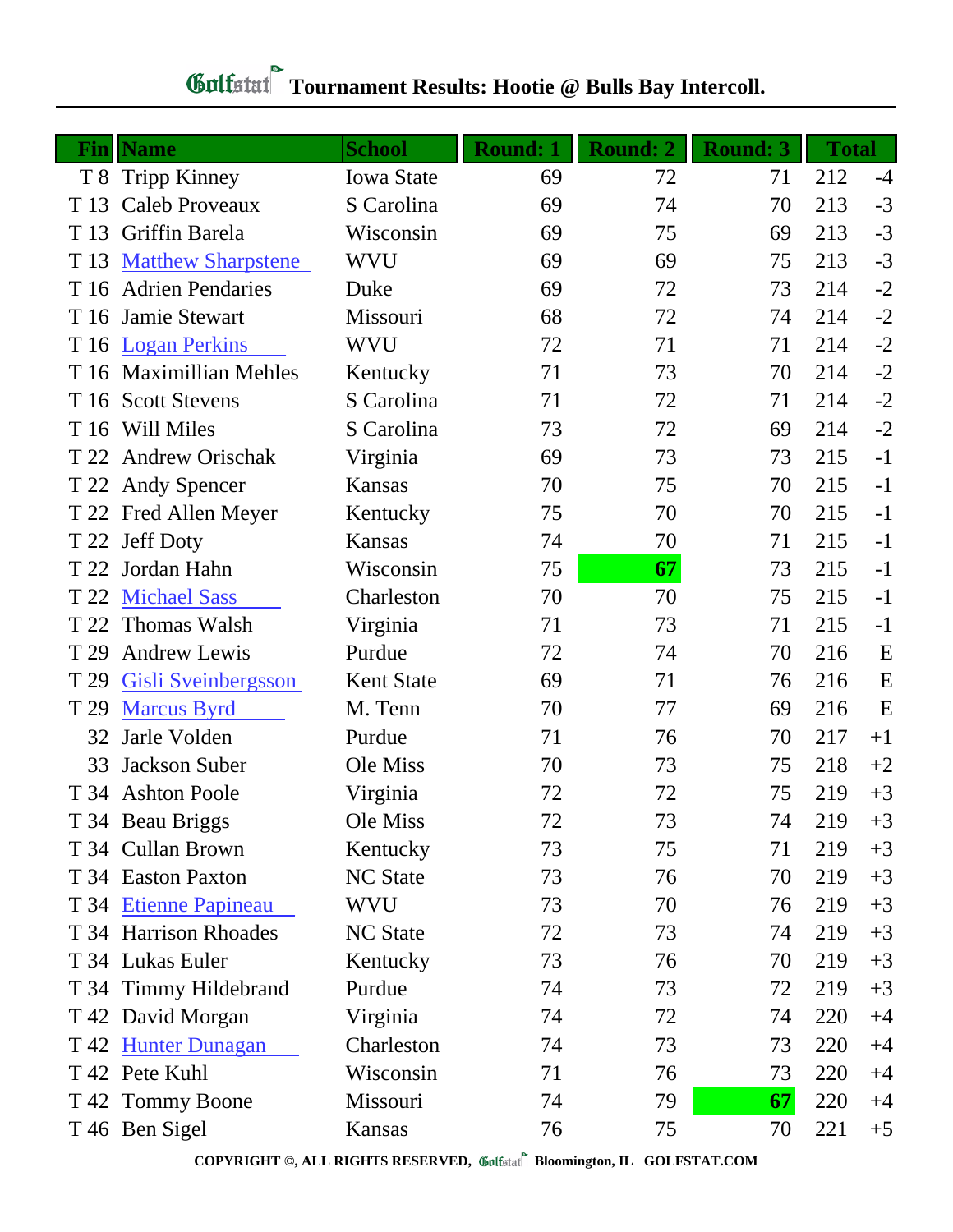| $\mathbf{Fin} $ | <b>Name</b>              | <b>School</b>     | <b>Round: 1</b> | <b>Round: 2</b> | <b>Round: 3</b> | <b>Total</b> |
|-----------------|--------------------------|-------------------|-----------------|-----------------|-----------------|--------------|
|                 | T 46 Cole Bradley        | Purdue            | 74              | 74              | 73              | 221<br>$+5$  |
|                 | T 46 Frank Lindwall      | <b>Iowa State</b> | 77              | 74              | 70              | 221<br>$+5$  |
|                 | T 46 Matt Liston         | Kentucky          | 73              | 74              | 74              | 221<br>$+5$  |
| T 46            | <b>Max Sear</b>          | <b>WVU</b>        | 75              | 77              | 69              | 221<br>$+5$  |
| T 46            | <b>Palmer Sadlowski</b>  | M. Tenn           | 74              | 73              | 74              | 221<br>$+5$  |
| T 46            | <b>Sam Vincent</b>       | <b>Iowa State</b> | 71              | 75              | 75              | 221<br>$+5$  |
|                 | T 46 Stephen Franken     | <b>NC State</b>   | 73              | 76              | 72              | 221<br>$+5$  |
|                 | T 54 Cooper Sears        | M. Tenn           | 72              | 73              | 77              | 222<br>$+6$  |
|                 | T 54 Matt Echelmeier     | Missouri          | 70              | 81              | 71              | 222<br>$+6$  |
|                 | T 54 Ricky Costello      | <b>Iowa State</b> | 77              | 74              | 71              | 222<br>$+6$  |
| T 57            | <b>Chandler Eaton</b>    | Duke              | 76              | 76              | 71              | 223<br>$+7$  |
| T 57            | <b>Christian Salzer</b>  | <b>NC State</b>   | 80              | 72              | 71              | 223<br>$+7$  |
| T 57            | Joe Weiler               | Purdue            | 72              | 74              | 77              | 223<br>$+7$  |
| T 60            | <b>Chris Doody</b>       | <b>Kent State</b> | 74              | 73              | 77              | 224<br>$+8$  |
| T 60            | Luigi Botta              | Missouri          | 74              | 76              | 74              | $+8$<br>224  |
| T 60            | <b>Quinn Riley</b>       | Duke              | 71              | 77              | 76              | 224<br>$+8$  |
| T 60            | Sam Anderson             | Wisconsin         | 71              | 79              | 74              | 224<br>$+8$  |
| 64              | <b>Harry Hillier</b>     | <b>Kansas</b>     | 71              | 75              | 79              | 225<br>$+9$  |
| T <sub>65</sub> | <b>Christian Baliker</b> | Charleston        | 79              | 72              | 75              | 226<br>$+10$ |
| T 65            | Sarut Vongchaisit        | Ole Miss          | 73              | 76              | 77              | $226 + 10$   |
| T <sub>65</sub> | <b>Steven DiLisio</b>    | Duke              | 75              | 77              | 74              | $226 + 10$   |
| T <sub>65</sub> | <b>Tanner Owens</b>      | M. Tenn           | 78              | 75              | 73              | $226 + 10$   |
| T <sub>69</sub> | <b>Bjarki Petursson</b>  | <b>Kent State</b> | 75              | 72              | 80              | $227 + 11$   |
|                 | T 69 Cecil Wegener       | Ole Miss          | 77              | 76              | 74              | $227 + 11$   |
| T 71            | <b>James Beckner</b>     | M. Tenn           | 73              | 79              | 78              | $230 + 14$   |
| T 71            | <b>Josh Seiple</b>       | Ole Miss          | 73              | 72              | 85              | $230 + 14$   |
|                 | T 71 Kurtis Grant        | <b>WVU</b>        | 73              | 81              | 76              | $230 + 14$   |
|                 | 74 Cameron Frazier       | Wisconsin         | 80              | 81              | 73              | $234 + 18$   |
|                 | <b>DNF</b> Jack Montague | Virginia          |                 | 73              | 76              |              |

## **Tournament Results: Hootie @ Bulls Bay Intercoll.**

|                         | Round: 1 Round: 2 Round: 3 Total |                             |  |    |  |  |
|-------------------------|----------------------------------|-----------------------------|--|----|--|--|
| <b>TEAM STATISTICS:</b> |                                  |                             |  |    |  |  |
| Average Score:          |                                  | 285.67 290.53 287.13 287.78 |  |    |  |  |
| Rounds Below Par:       | $10 -$                           | $\sim$ 5                    |  | 23 |  |  |

**COPYRIGHT ©, ALL RIGHTS RESERVED, Bloomington, IL GOLFSTAT.COM**